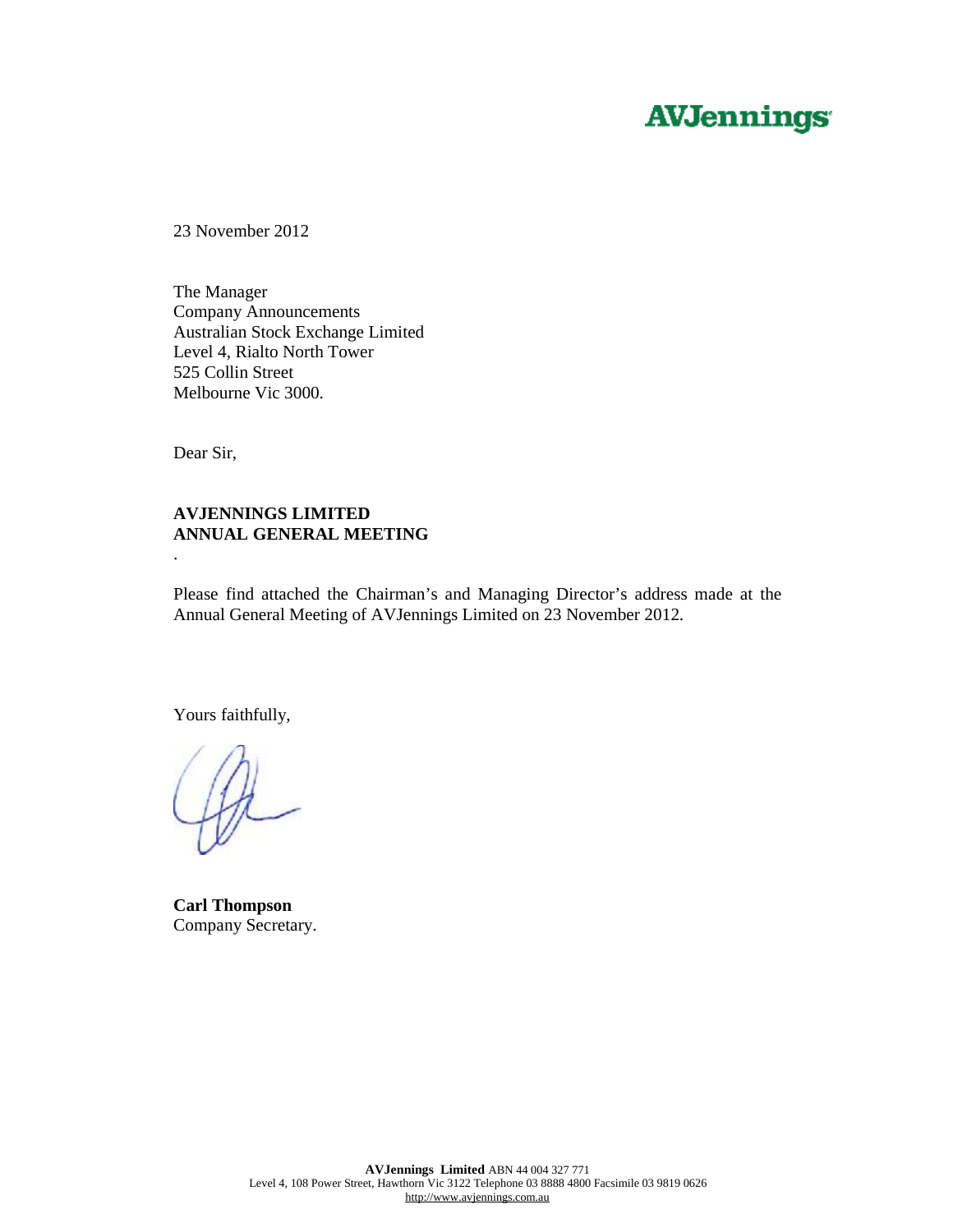## **Chairman's Address – Mr Simon Cheong**

Good morning ladies and gentlemen and welcome to the 2012 Annual General Meeting of AVJennings Limited. My name is Simon Cheong and as Chairman of the Board and Chair of the meeting I am delighted to welcome you here today. As there is a quorum present I declare this meeting open.

Firstly, and to start the proceedings, I would like to introduce my fellow Directors. They are:

Mr Jerome Rowley – who is an independent Director and Deputy Chairman of the Board Mr Peter Summers – the Company's Managing Director and Chief Executive Officer Mr Bobby Chin – an independent Director Mr Bruce Hayman – an independent Director Mr Teck Poh Lai – an independent Director Mrs Elizabeth Sam – a non-executive Director

Mr Carl Thompson who is the Company Secretary is also in attendance as well as Mr Mark Conroy, from Ernst and Young, the Company's External Auditor. Also here today are a number of senior executives and staff.

Secondly, what more fitting way to begin the meeting than with AVJennings' 80 year presentation you have just seen. This year it has featured prominently in all our offices and it is with great pride that we celebrate 80 years of creating residential communities. The 80 years has seen many changes in Australia and the Australian residential property market. There have been many cycles through the period and the current one has clearly been challenging. Ours is a cyclical industry and at this point in the cycle, it is worth remembering that since 2000, the Company had paid out over \$151 million in fully franked dividends on the back of profits of \$252 million after tax. Despite this past year's performance, I look forward, together with my Board and management team, to leading AVJennings to a brighter future ahead.

I will now provide a brief overview of AVJennings' performance during the year and Peter Summers will then expand on this by discussing our business operations. Following Peter's address, there will be a general forum for questions and comments. I will then proceed with the meeting's formal agenda as set out in the Notice of Meeting.

### **FY12 RESULTS SUMMARY**

The 2012 financial year provided many challenges, not just for the Company, but also for the Australian residential property industry in general. The continued uncertainty of weak global economic conditions, the impact of the high Australian dollar on certain components of the Australian economy, and the European debt crisis have had significant impact on consumer confidence.

As a result, the Company recorded a loss after tax of \$29.8 million which included a provision for loss on inventory and investments of \$34.9 million. Net profit after tax and prior to provisioning was \$5.1 million.

Revenues came in at \$188.8 million, down from \$215.9 million in the prior year. This was as a result of subdued market conditions and the Group's strategy to reduce exposure to the weak market conditions by reducing work in progress levels.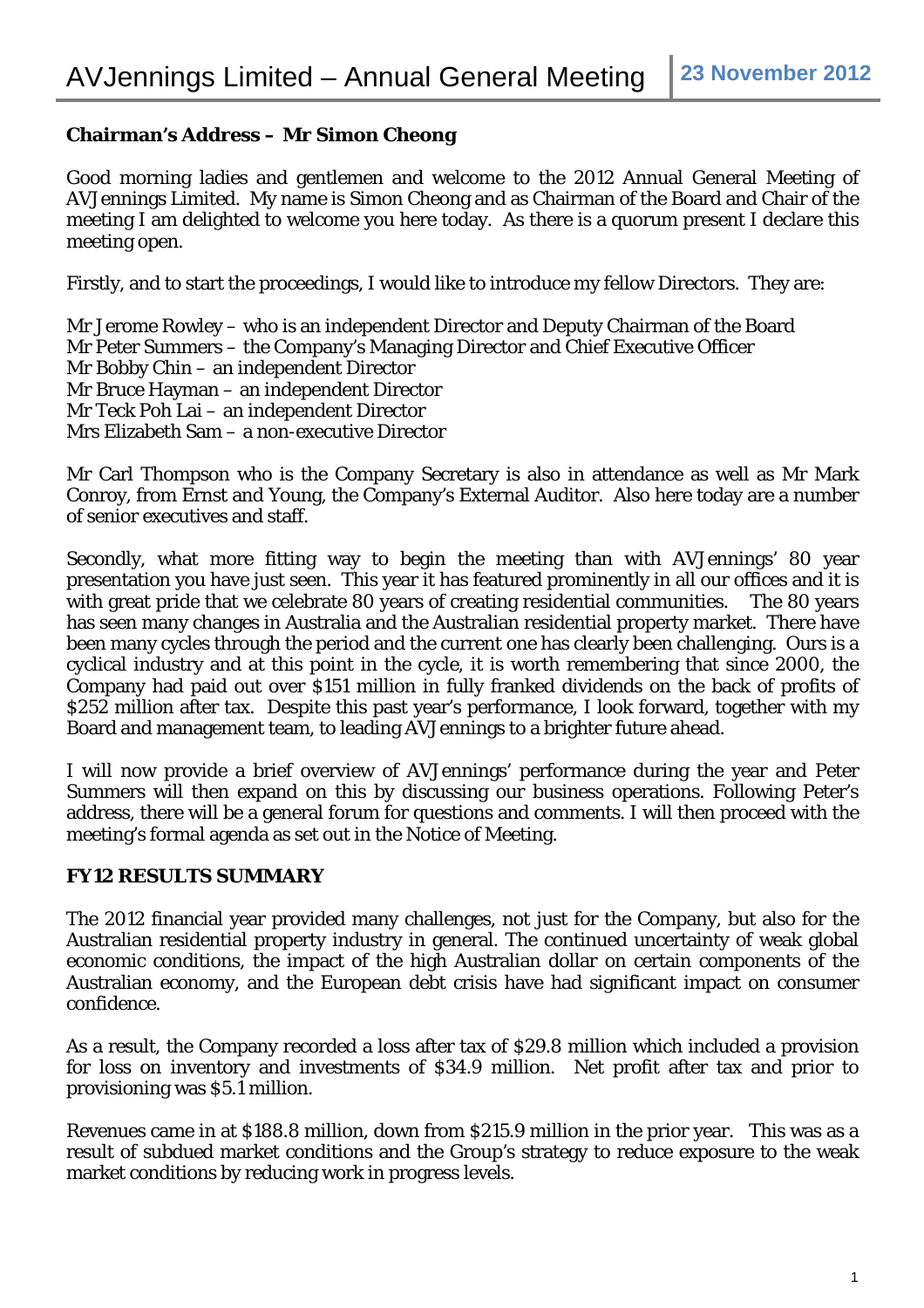The provisioning is a result of a review of the carrying values of all assets and investments and represents a 10.2% reduction in the book value of the Group's inventory. As a result, the NTA at 30 June 2012 was 97 cents per share.

The Group remains compliant with its banking covenants.

During the year, the Group paid an interim fully franked dividend of 0.5 cents per share. No final dividend was declared.

# **PURE RESIDENTIAL PROPERTY DEVELOPER**

As mentioned earlier, throughout the 8 decades our iconic brand has been around, it has endured the cyclical nature of the residential property industry and there is no doubt that the current cycle is presenting a number of challenges. However, with the strength of our people, processes, strategies and brand behind us, we continue to remain true to our core business of creating residential communities by offering diversity of land and housing options as well as focusing on the deepest sectors of the market. We have realised substantial economies of scale through our ability to control the built form in our projects and by maximising the use of land available. Investing in our design and internal building capabilities has also allowed us to build a deep knowledge across all aspects of our business, ultimately meeting the needs of our customers. This experience and knowledge provides us with the expertise to work through both the high and low cycles.

# **OUR PEOPLE**

Before handing over to Peter, I would like to make a few final comments.

In respect of our People and on behalf of the Board, I would like to recognize the drive and enthusiasm of Peter and all the AVJennings staff during a difficult year. They have worked hard and remained fully focused and committed to adapting to challenging market conditions. Together with our business partners, they form the backbone to our long term success and creation of long term sustainable shareholder value. I am confident we have the right leadership, structure, skills and experience to take us not only through the current challenges, but also provide the vision for a greater future.

In respect of our Board I would also like to acknowledge the support of my fellow Directors. Additionally, I welcome Mr Teck Poh Lai who joined the Board in November 2011. With a wealth of banking experience in senior management roles, he has expanded the Board's collective knowledge and acumen.

In conclusion, I would like to thank my fellow shareholders for your continued support and reassure you that both the Board and Management remain focused on improving shareholder value.

I now invite Peter to provide his update and expand on performance and operations.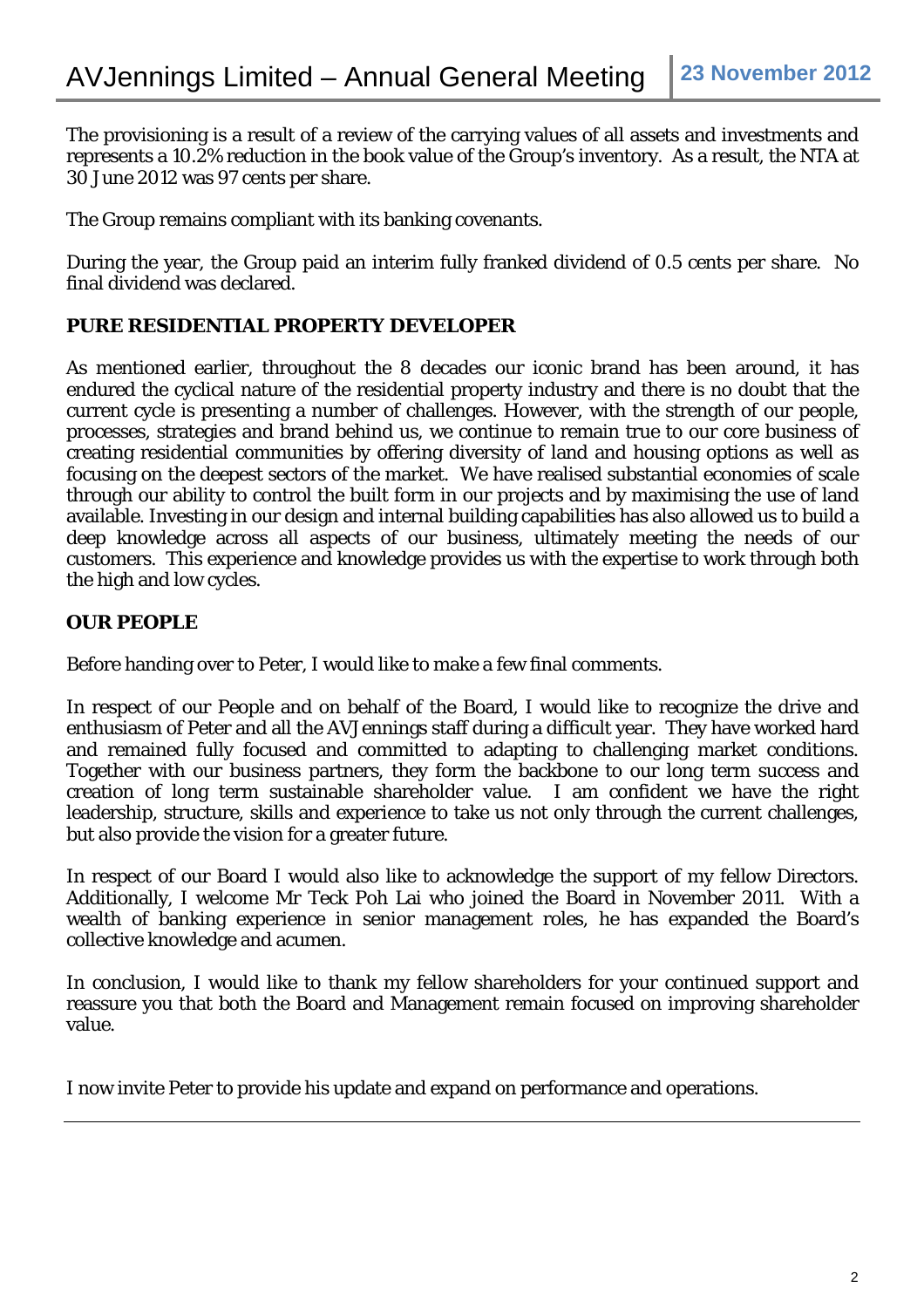# **Managing Director's Address – Mr Peter Summers**

Thank you Simon.

For some time you will have heard from a number of sources, including myself, how difficult the market has been. This is true and I will touch on that shortly. It would be improper not to do so. However, I will also address some areas of better news, both in terms of external factors as well as some that relate to internal actions and positions.

## **RESIDENTIAL MARKET FUNDAMENTALS**

It is true residential markets are traditionally cyclical. But we cannot just assume the future will bring improved market conditions if indeed fundamentals don't support that. Our key approach is to focus firstly on developing strategies before moving to implementation of those strategies. Part of the development of those strategies is not just to assume the past will repeat itself for the world changes. And we are not adverse to making tough decisions if we believe that change is required, either short term or long term. This was demonstrated a little over 2 years ago when we exited the contract building market.

So, where do we see market fundamentals in terms of residential markets?

The most important starting point for any discussion about market fundamentals is whether, as we enter the next period, the current industry profile is one of stock surplus or deficiency. There has been much debate about the changing Australian residential market including housing formation rates. This is all valid discussion. But our strong view is that whilst the extent of the housing deficiency can be argued, on the whole Australia has developed significantly less land and built less houses than is required to fulfil long term underlying demand.

Added to this, migration numbers are on the way up. Again, there is healthy debate as to the likely levels but in most rational debates the outcome is that barring a significant shift in other drivers of the economy, Australia is facing a stronger growth period in terms of population and underlying demand.

All of this will play out in different ways in different sub-markets around Australia. But at least in aggregate, to meet the need of an increasing population, increased production levels will be required in many areas of Australia. It is up to the industry and governments and significant other participants such as finance providers to work together to make this happen.

Whilst underlying fundamentals may be strong, they will never fully lead to a strong recovery if affordability isn't dealt with properly. Affordability relates to both investors/renters and the owner-occupier.

Affordability is a key platform of our business. We focus on appealing to the deepest part of the market by offering affordable, quality product and innovative product and community design. Many factors impact on affordability, including interest rates. I will touch on that later. The main factor we can have some impact on is land, particularly its efficient use. Efficient land use is a critical skill for us and the primary means of achieving our goal of offering affordable product. Our internal building capability also means we can lower costs through efficiencies in the built form, through procurement strategies and improved processes. We believe this strategy is the most appropriate, but particularly so when times are tough.

In summary, we believe the market fundamentals to be strong and that our business model is sound to tackle the main issue, in fundamental terms – affordability.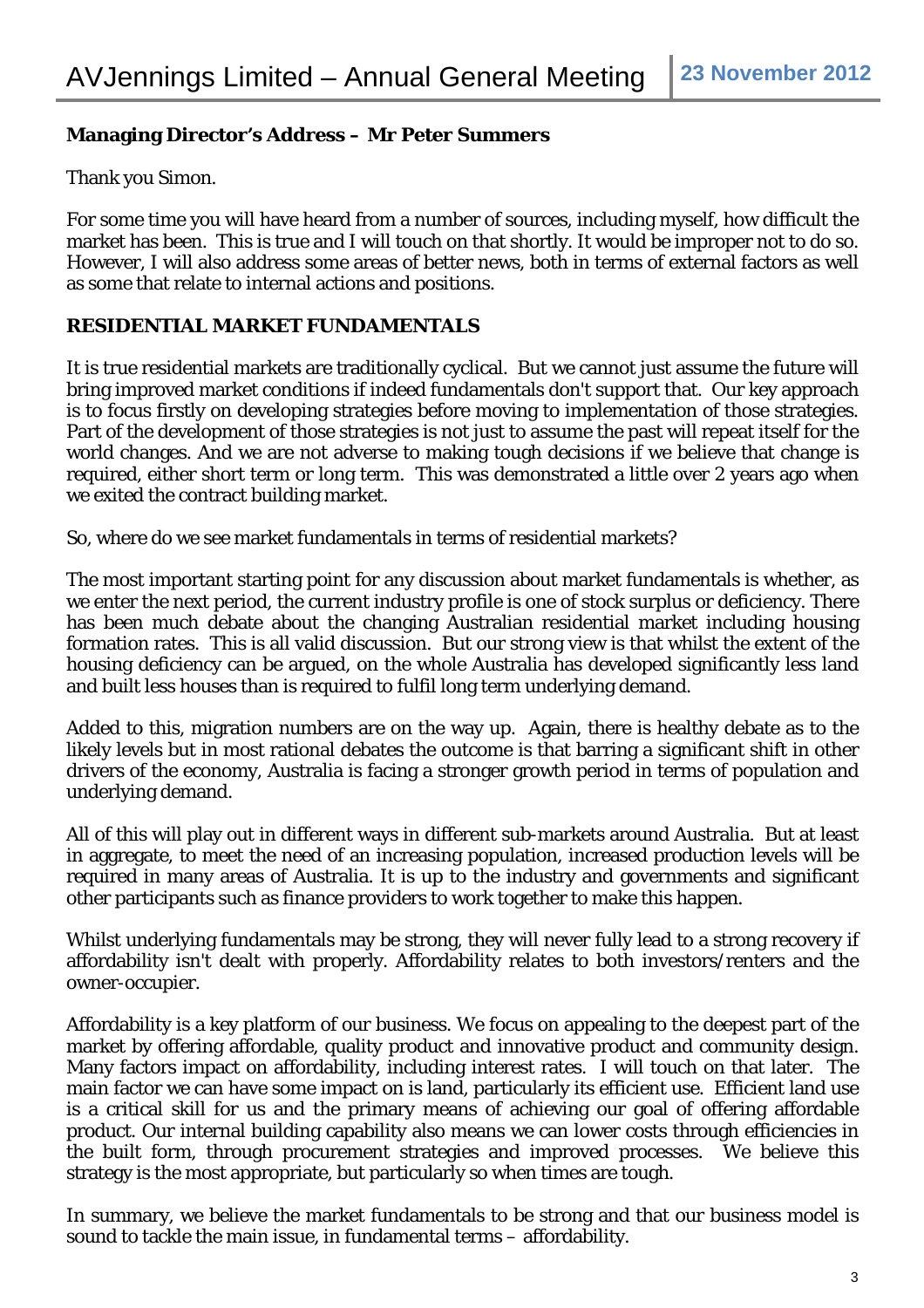## **SHORT TERM TRADING CONDITIONS**

There are some signs of improving market conditions in the short term.

In FY12, poor market conditions driven by lack of consumer confidence prevailed in all markets in which we operate. Industry participants, advisory bodies, government instrumentalities and the press have all acknowledged the poor state of the market in our industry over the year. This has led to a generally poor results season for our sector and we are no exception.

Many factors have been said to contribute to the poor state of the market. These range from macro issues such as concerns over global economic conditions and the impact of the high Australian dollar on the tourism and manufacturing sectors, to entirely local factors such as the lingering effects of floods. The effects have lingered for much longer than we all expected. The depth and persistence of the downturn has been challenging for the industry and for our business.

But let me mention some specific measures which we have taken over the last year or more to position the company for the challenges it has faced in a tough environment.

As we explained in our half year results announcement in August 2012, one strategy we adopted to meet market conditions was to prioritise our development expenditure. A consequence of this is that short term profits are affected as we have less product in the market to sell. This is reflected in our June 2012 result and it will continue to have an impact over the short term. This strategy has enabled us to manage our cash sensibly and not to overproduce.

Cost reduction has also been a focus. And to ensure the pain is shared, our executive salaries have been frozen since July 2011 and directors fees remain unchanged. Management has also been restructured to reduce reporting lines and improve accountability. This has, for example, included reducing the level of state management and administration as well as providing greater depth of skills in other areas such as the appointment of Larry Mahaffy as CFO. Larry joins us with significant previous experience in property finance.

As we approach the close of calendar 2012 we believe there are some early signs for cautious optimism. At the recent mid-year economic review, the Federal Government indicated that as the mining boom begins to weaken, the government expected the economy to rely heavily on the housing sector to provide growth. It has been commented in the media that the Federal Government's delivery of a FY13 budget surplus will rely heavily on a housing recovery. Supporting this, most state governments have recently introduced significant incentives to support new house construction and first home buyers. Stamp duty incentives have also been introduced to support new home construction. Importantly, these are mostly targeted at the affordable segment of the market.

Changes in government in NSW and Qld have led to some improvement in confidence that restrictive planning laws and procedures will be overhauled. Some progress is already evident in NSW. Such improvements are critical to tackling affordability. Flat pricing over recent times has also improved affordability, particularly in NSW and Qld.

The New Zealand market is showing signs of recovery and our Auckland based project is performing well.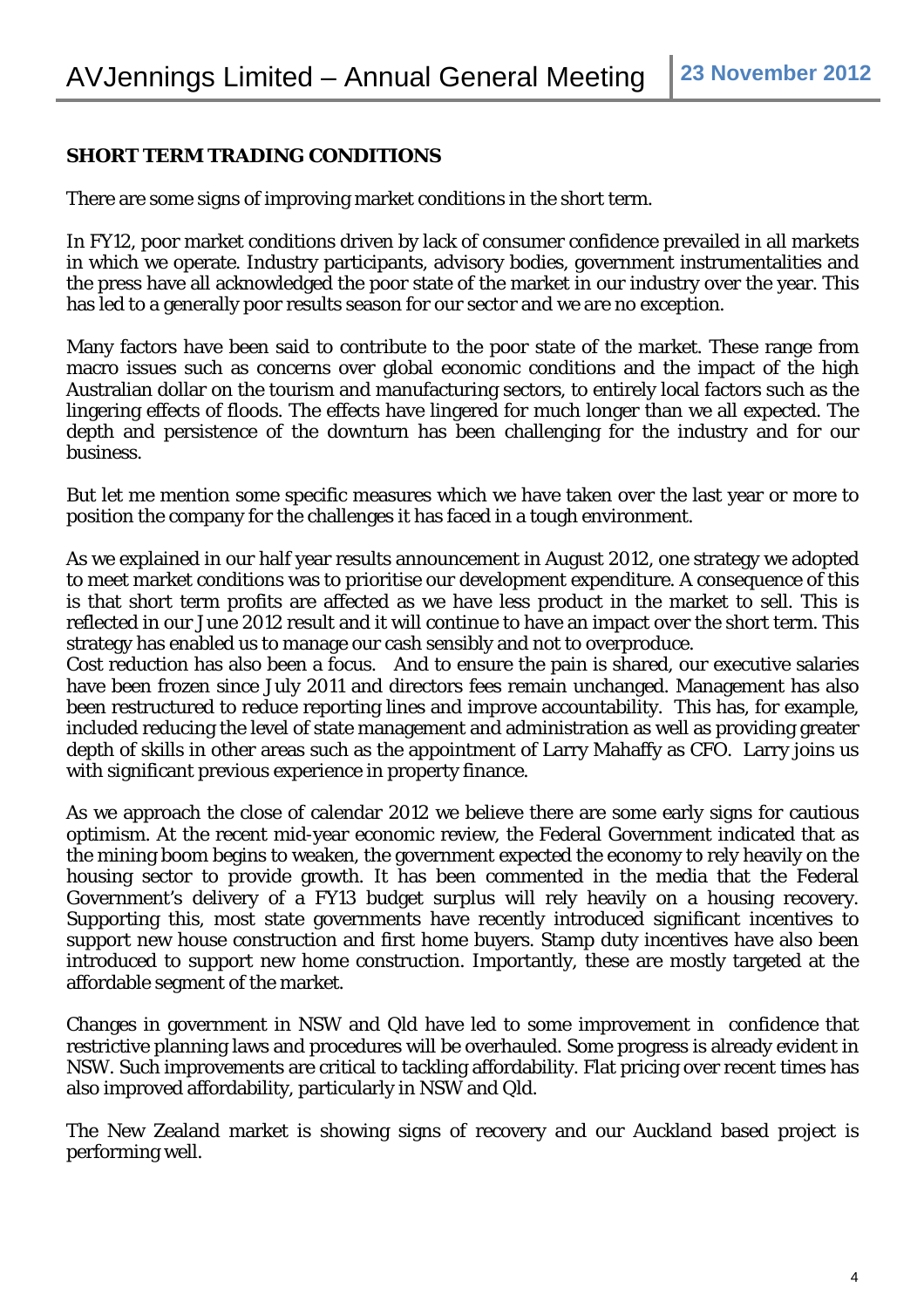Despite the many fears and concerns that have prevailed over the past year or more, economic conditions remain benign. Unemployment remains stubbornly low. Interest rates have continued to decline to historically low levels. GDP growth, though more subdued than expected, remains high by comparable world standards.

In our business we have noticed an increase in visitor flow in many projects. It is early days, but perhaps this is the start of a change in the wind. Market commentators such as BIS Shrapnel have forecast improvement in the sector in FY13 and beyond. Recent press commentary has adopted a more positive tone about residential property.

Perhaps we are seeing some green shoots begin to emerge. For our part, we plan to be ready when that occurs.

## **INVENTORY PROFILE**

The Company has a very different look to its inventory profile as we enter the calendar 2013 year.

Although the company had avoided the need to write-down the value of its assets in the post GFC environment, the unexpected continuation of poor conditions caused us to re-assess key assumptions relating to many projects. In July 2012 we announced the write down which resulted from our year-end review of asset values. The projects affected were mostly older projects which had accumulated significant holding costs and regional projects which were experiencing more severe conditions. The effect was to reduce our asset values by around 10%. However as a result, the viability of those projects has improved.

Balancing the need for an adequate flow of development funds, prudence in the face of difficult economic conditions, conservatism in our approach to risk and our obligations to external stakeholders has required a strong focus on capital management. Some of the measures we have adopted have been discussed earlier. One consequence of our conservative approach has meant that we did not declare a final dividend for the year. We believe that this was the prudent and sensible approach to take in the circumstances. The Company continues to explore all capital management initiatives and funding possibilities to ensure the successful operation of our business well into the future.

Our focus will remain on the affordable segment of the market. And we will be alert to which markets are likely to move and focus our attention there. We have cleared away some of the constraints which hindered some of our older projects. Our newer projects are exciting and we believe will deliver good returns over their life and so I would like to give a short overview of just a few of them.

# **COBBITTY, NSW**

Cobbitty is a 466 lot project in the south west growth corridor in NSW. The project is DA approved and is just entering the construction phase. The project has a 5-6 year life and will benefit from the improvement in the NSW market, particularly in the growth corridor. The project is expected to contribute to revenues from FY14.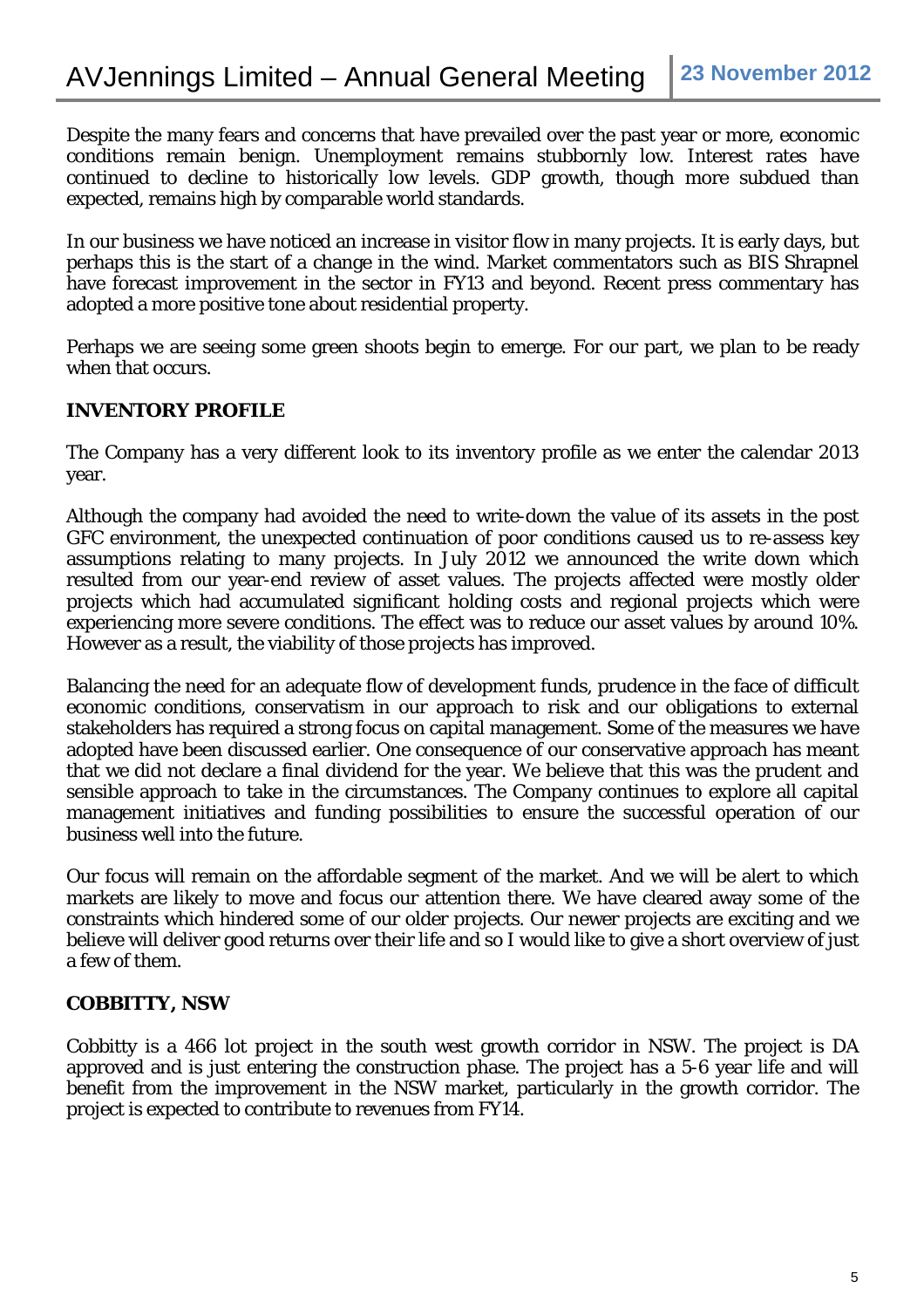## **THE MILL APARTMENTS, NSW**

The exclusive Mill Apartments at Eastwood in Sydney, are expected to commence construction shortly, with strong pre-sales recorded. The 50 apartments form part of the successful 255 lot Cavanstone project. The release of the apartments has been very well received and should contribute to revenues in the second half of FY14.

#### **EYRE AT PENFIELD, SA**

Eyre at Penfield in South Australia, comprises 1,750 lots and will be a cornerstone project for a number of years. It is located approximately 25 kilometres north of the Adelaide CBD in the northern growth corridor. Under a Development Agreement, the Company has commenced marketing the project and Stage 1 development has commenced. The project will commence contributing to revenues in FY13.

#### **HOBSOSNVILLE POINT, AUCKLAND**

The picturesque waterfront Hobsonville project in Auckland in NZ has continued to enjoy improved sales of late. This is a 602 lot development project in conjunction with the NZ government instrumentality – The Hobsonville Land Company. The site is located on a former NZ Airforce Base on the harbour with excellent accessibility to the Auckland CBD.

#### **BRAND**

Our brand has been the subject of particular focus this year. We have a proud 80 year heritage. Our name stands for reliability, dependability, quality, integrity as confirmed by independent recent market research by Brand consultants, Doppio.

Our continued association with Steve Waugh, our Corporate Ambassador, and the Steve Waugh Foundation reinforces those attributes in the minds of our customers, our staff and our stakeholders. Steve's personal qualities reflect the qualities we hope to espouse. During the year we commenced construction of the Renee house in Wadalba NSW. The Foundation does immense good for families who struggle with children suffering from rare diseases. We are proud to be able to support such a worthy cause. Steve and the Foundation are very appreciative of our involvement and support. At the launch of The Renee project in August 2012, the event created enormous media interest with extensive coverage. Our return on investment indicators and subsequent visitor flow figures at our Wadalba project substantiated the ongoing positive affect our association with Steve and the Foundation has in the market. It is a happy aspect of our relationship that we each benefit from it.

In August 2013, the current agreement with Sekisui to allow the use of AVJennings' brand, exclusively for contract building purposes, ceases. We acknowledge the dual use of the brand by 2 organisations, whilst necessary for the transitional period, hasn't been ideal. There is a need to communicate with the market more clearly going forward and our recent work in this area will provide a very solid platform for this.

### **PEOPLE**

Our people are critical to our success and we must therefore invest wisely in our staff. We have established programs to create learning opportunities for our staff and provide opportunities for them to broaden and deepen their knowledge, to become leaders in the business and in their communities and to expand their education. We have a scholarship awarded each year and named in honour of one of our former Chairmen – The Bob Sutton Scholarship – which